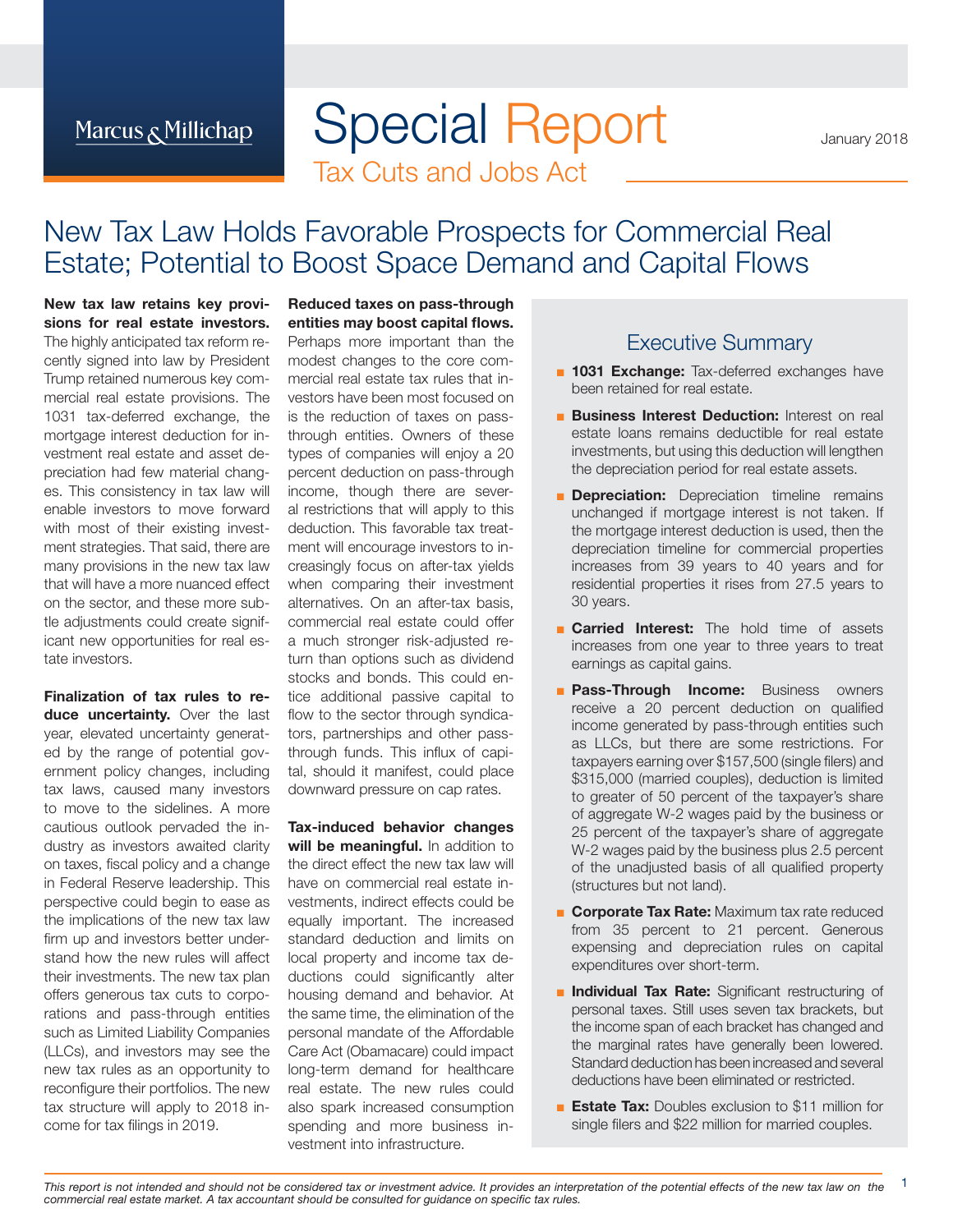





\*\* Trailing 12-months through 3Q

### Tax Law Changes to Reshape Behavior, Hold Implications for Investment Real Estate

**Apartment demand likely to rise.** The previous tax rules created an economic incentive to purchase a home through itemized deductions. If the mortgage interest and property taxes exceeded the old standard deduction of \$12,700 for married couples (\$6,350 for individuals) then taxpayers received a reduction to their taxable income that effectively offset a portion of the housing payment. The threshold home price to receive this benefit naturally depended on interest rates and local property tax rates but was in the \$200,000 range for married couples. Under the new tax law, the standard deduction has been raised to \$24,000 for married couples (\$12,000 for individuals), and as a result the threshold home price to benefit from itemized deductions has increased to the \$400,000 range for married couples. Because the threshold has increased well above the median home price in most metros, there will likely be a modest reduction of first-time homebuyers, lifting apartment demand.

**Long-term prospects of healthcare real estate soften.** The elimination of the personal mandate, a provision of the Affordable Care Act that required people to have health insurance, will reduce the total number of insured by 13 million people over the next 10 years. As a result, about 5 percent fewer people will have health insurance compared with the number that would have been insured if the personal mandate were retained. This will modestly reduce the future demand for healthcare, implying a slight downshift in demand for healthcare real estate compared with projections with the personal mandate. Nonetheless, the aging population will still increase demand for healthcare services over the next 10 years, just not as much as would have occurred with the personal mandate in place.

**Market liquidity could rise; net-leased properties positioned favorably.**  The newly introduced 20 percent deduction on income from pass-through entities could invigorate investment in real estate. On an after-tax basis, the yields offered by the sector will be even more compelling than under the previous tax structures. New capital could enter commercial real estate through syndicators and investment funds that are structured to capitalize on the pass-through advantages, but some new investors will enter the market with direct acquisitions. The additional capital will undoubtedly flow across a variety of property types including apartments, self-storage facilities, and retail, office and industrial buildings, but a segment that could attract a disproportionate share of the investment is single-tenant net-lease properties. These assets, often occupied by high-credit tenants on long leases, afford passive investors compelling yields that could be structured to benefit from the new pass-through tax rules. In addition, because these types of properties generally require minimal management and are available in a wide range of price points, they are well positioned for passive investors.

**Expanded expensing rules benefit niche real estate.** Changes to the Section 179 depreciation rules will favor several niche real estate investments. Under the revisions, business owners will be able to fully expense up to \$1 million of depreciable tangible personal property used to furnish lodgings. This change will allow investors with investments such as hospitality, student housing and seniors housing to deduct the full cost of furniture placed in service at their properties rather than depreciating them over multiple years. The rules also extend to roofs, heating, ventilation and security systems in non-residential property. This provision is largely targeted toward small businesses, so the deduction phases out as business investment purchases exceed \$2.5 million. \* As of December 28, 2017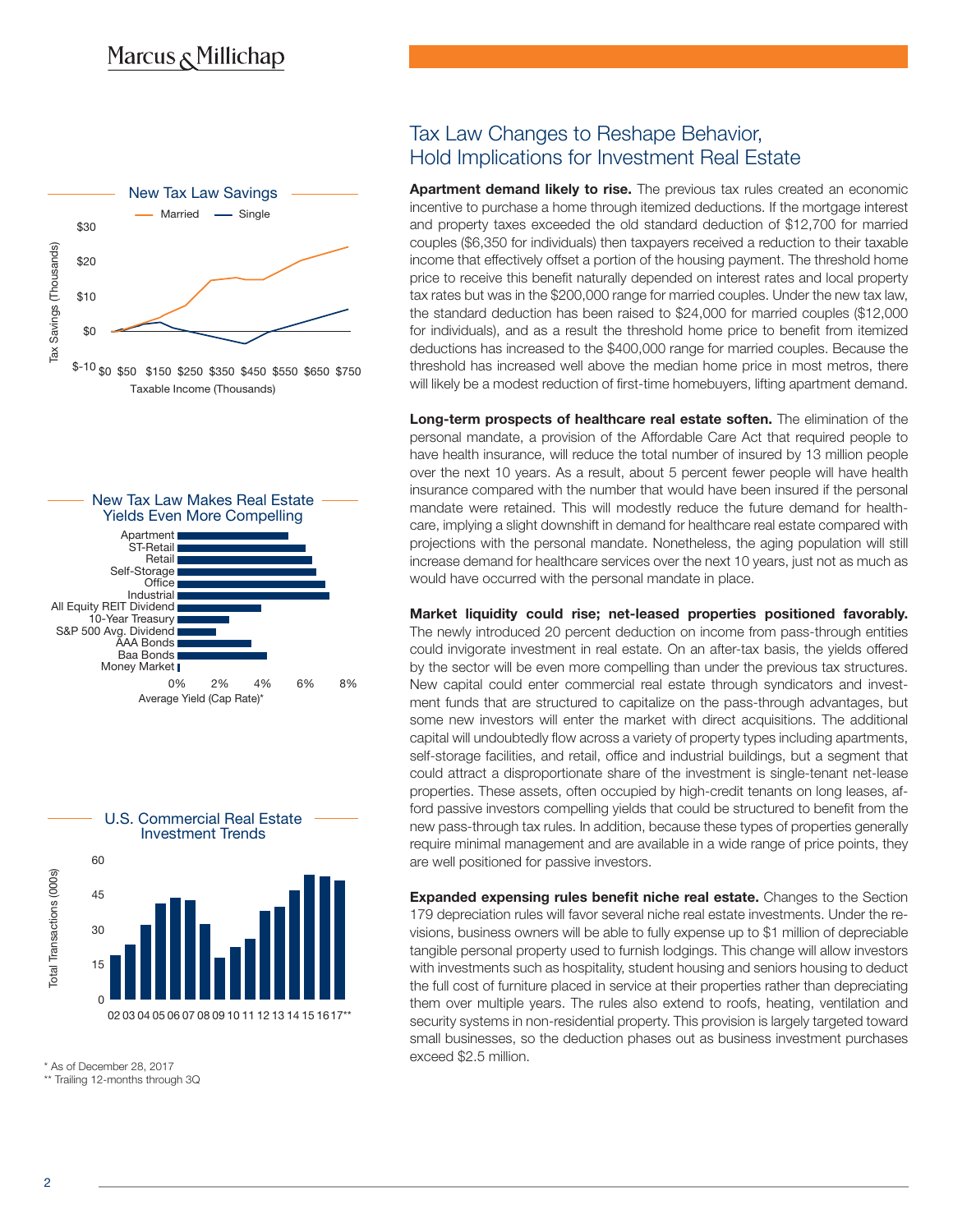# TAX REFORM: 2017 TAX LAW vs. 2018 TAX CUTS AND JOBS ACT

| Provision                                 | Old Tax Law (2017)                                                                                                                                                   | Tax Cuts and Jobs Act (provisions effective beginning 2018)                                                                                                                                                                                                                                          |
|-------------------------------------------|----------------------------------------------------------------------------------------------------------------------------------------------------------------------|------------------------------------------------------------------------------------------------------------------------------------------------------------------------------------------------------------------------------------------------------------------------------------------------------|
| Like-Kind Exchanges                       | Available under current law for property held for<br>investment                                                                                                      | Retained for real property only (real estate).                                                                                                                                                                                                                                                       |
| <b>Business Interest</b><br>Deductibility | Fully deductible for all businesses                                                                                                                                  | Fully deductible for real estate businesses with some<br>exceptions. Limits on interest deductibility apply to firms<br>outside of real estate with exception for businesses with<br>average annual gross receipts of less than \$25 million over<br>past three years.                               |
| Depreciation of Buildings                 | Residential 27.5 years,<br>nonresidential 39 years                                                                                                                   | If the mortgage interest deduction is used, then the<br>depreciation timeline for commercial properties increases to<br>40 years and for residential properties it rises to 30 years.                                                                                                                |
| Carried Interest                          | Taxed at capital gains rates if held at least a year                                                                                                                 | Taxed at capital gains rates if held at least three years.                                                                                                                                                                                                                                           |
| <b>Business Tax Rates</b>                 | Flow-through entity:<br>Maximum rate of 39.6%<br>REIT dividend maximum rate of 39.6%<br>Corporation: Maximum Rate of 35%                                             | Flow-through entity: 20 percent deduction available for<br>qualified pass-through income with some exceptions.<br>REIT dividends eligible for 20 percent deduction.<br>Corporation: Maximum rate of 21 percent. Flow-through<br>entity deduction sunset after 2025.<br>Corporate rate cut permanent. |
| <b>Active Losses</b>                      | Fully deductible against active income                                                                                                                               | Deduction of net active pass-through losses against wage<br>or portfolio income limited to \$500,000 (married filers) and<br>\$250,000 (single filers).<br>Disallowed losses may be carried forward as part of a<br>taxpayer's net operating loss. Provision effective through<br>2025.              |
| <b>Individual Tax Rates</b>               | Seven brackets ranging from 10 percent to<br>39.6 percent; highest rate effective at \$418,400<br>(single filers)/\$470,700 (married filers).                        | Seven tax brackets ranging from 10 percent to 37 percent.<br>Highest rate effective at \$500,000 (single filers)/\$600,000<br>(married filers). Rate structure expires after 2025.                                                                                                                   |
| <b>Standard Deduction</b>                 | Single: \$6,350, Married: \$12,700                                                                                                                                   | Single: \$12,000, Married: \$24,000.                                                                                                                                                                                                                                                                 |
| State and Local Taxes<br>(SALT)           | State and Local Taxes (SALT) deductible.<br>Available deduction declines for income above<br>\$266,700 (single), \$320,000 (married).                                | \$10,000 limit on deduction of state and local taxes including<br>property tax and either income tax or sales tax.                                                                                                                                                                                   |
| Mortgage Interest<br>Deduction (personal) | Deduct interest for primary or secondary<br>residence up to \$500,000 (single) or \$1,000,000<br>(married). Home Equity Line of Credit deductible<br>up to \$100,000 | Deduct interest for primary or secondary residence up to<br>\$750,000. Home Equity Line of Credit no longer deductible.<br>Loans prior to Dec. 16, 2017, grandfathered.                                                                                                                              |
| <b>Estate Tax</b>                         | \$5.49 million (\$10.98 million per couple)<br>exclusion, 40 percent rate, and stepped-up<br>basis for inherited assets                                              | Exclusion doubled. Stepped-up basis retained. Provision<br>after 2025 and tax reverts to current law exemption amount<br>indexed for inflation.                                                                                                                                                      |